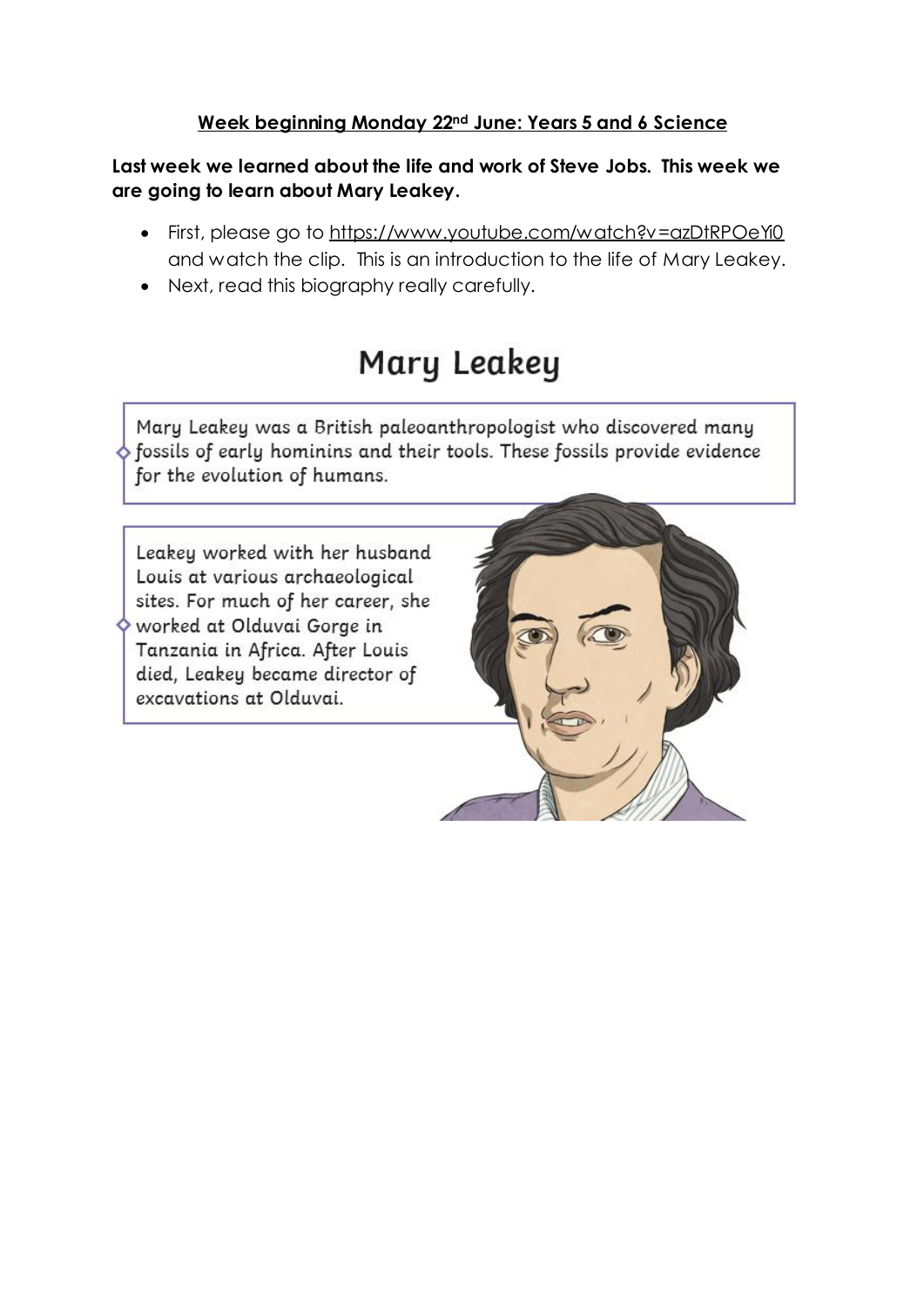| <b>Biography of Mary Leakey</b> |                                       |  |  |
|---------------------------------|---------------------------------------|--|--|
|                                 |                                       |  |  |
| <b>Born</b>                     | 6 February 1913, London               |  |  |
| <b>Died</b>                     | 9 December 1996 (aged 83)             |  |  |
|                                 | Nairobi, Kenya,<br><b>East Africa</b> |  |  |
| <b>Nationality</b>              | <b>United Kingdom</b>                 |  |  |
| <b>Known for</b>                | Hominid fossils, Laetoli              |  |  |
| Spouse(s)                       | Louis Leakey                          |  |  |
| <b>Fields</b>                   | Anthropologist, Archeologist          |  |  |

**Mary Leakey** (6 February 1913 – 9 December 1996) was a British archaeologist, who spent much of her life working in East [Africa,](https://kids.kiddle.co/East_Africa) in [Tanzania](https://kids.kiddle.co/Tanzania) and [Kenya.](https://kids.kiddle.co/Kenya)

She discovered the first fossilized *Proconsul* skull, an extinct primate. They had a mixture of Old World [monkey](https://kids.kiddle.co/Old_World_monkey) and [ape](https://kids.kiddle.co/Ape) characteristics, and their position in the evolution of the apes is still not clear. Leakey also discovered the robust *Zinjanthropus* skull at [Olduvai](https://kids.kiddle.co/Olduvai_Gorge) Gorge.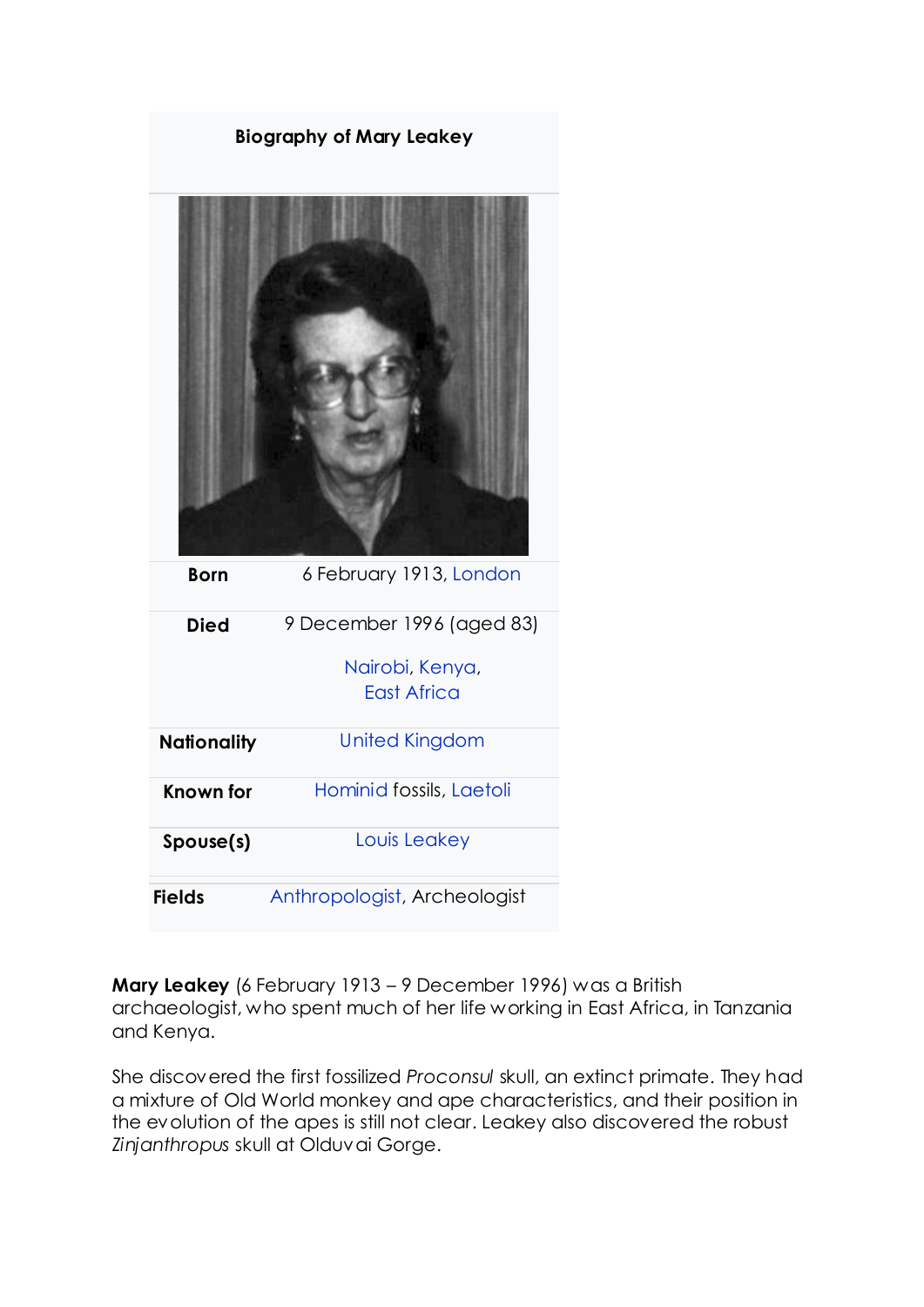For much of her career, she worked together with her husband, Louis [Leakey,](https://kids.kiddle.co/Louis_Leakey) in Olduvai Gorge, uncovering the [tools](https://kids.kiddle.co/Tool) and fossils of ancient [hominins.](https://kids.kiddle.co/Hominin) She developed a system for [classifying](https://kids.kiddle.co/Taxonomy) the stone tools found at Olduvai. She also discovered the Laetoli [footprints.](https://kids.kiddle.co/Laetoli_footprints) In 1960 she became director of excavation at Olduvai and subsequently took it over, building her own staff. After the death of her husband, she became a leading palaeoanthropologist, helping to establish the Leakey tradition by training her son, [Richard,](https://kids.kiddle.co/Richard_Leakey) in the field.

#### Excavations



#### Olduvai Gorge

Leakey served her apprenticeship in archaeology under Dorothy Liddell at Hembury in [Devon,](https://kids.kiddle.co/Devon) 1930–1934, for whom she also did illustrations. In 1934 she was part of a dig at Swanscombe, where she discovered the largest [elephant](https://kids.kiddle.co/Elephant) [molar](https://kids.kiddle.co/Molar) known at the time in Britain, but needed assistance to identify it.

#### Olduvai

The years 1935 to 1959, spent at [Olduvai Gorge](https://kids.kiddle.co/Olduvai_Gorge) in the [Serengeti](https://kids.kiddle.co/Serengeti) plains of Northern [Tanzania,](https://kids.kiddle.co/Tanzania) yielded many stone tools from primitive stone-chopping instruments to multi-purpose [hand axes.](https://kids.kiddle.co/Hand_axes) These finds came from [Stone Age](https://kids.kiddle.co/Stone_Age) cultures dated as far back as 100,000 to two million years ago.

The Leakeys unearthed a *Proconsul africanus* skull on Rusinga Island, in October 1948.

In 1960, unable to leave the museum except on weekends, Louis appointed Mary director of excavation at Olduvai. She brought in a staff of [Kamba](https://kids.kiddle.co/Kamba_people) tribesmen, instead of [Kikuyu,](https://kids.kiddle.co/Kikuyu) who, she felt, took advantage of Louis. The first, Muteva Musomba, had kept her children's ponies. He recruited [Kamoya](https://kids.kiddle.co/Kamoya_Kimeu)  [Kimeu](https://kids.kiddle.co/Kamoya_Kimeu) among others. Mary set up Camp 5 under Jonathan's direction. He was 19. From then on she had her own staff and associates.

Mary picked and sieved at the site from early morning dressed in old clothes, chain smoking cigarettes, always accompanied by her [Dalmatian.](https://kids.kiddle.co/Dalmatian_(dog)) She and Louis communicated by radio. On weekends he drove non-stop at high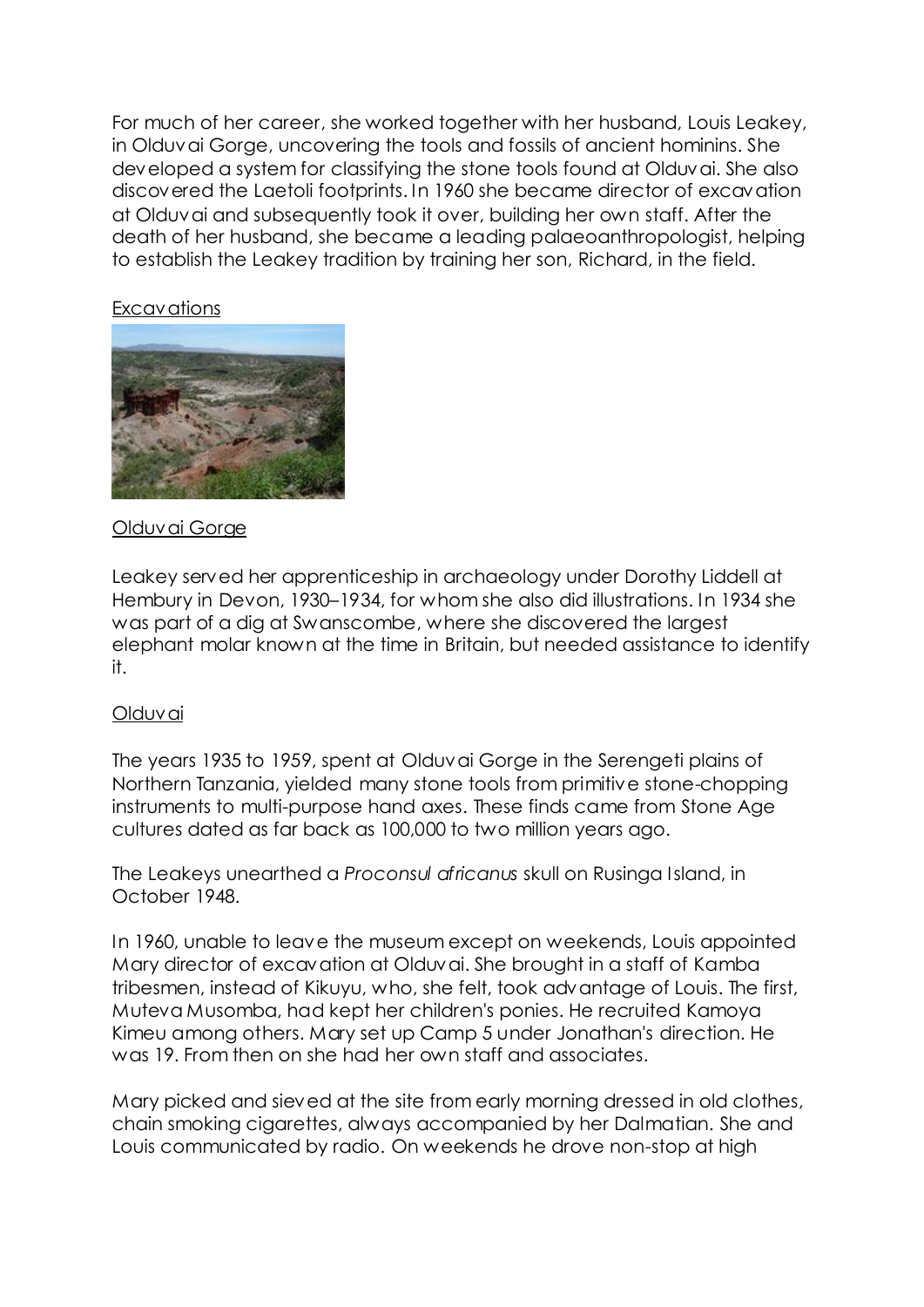speed the 357 miles between Olduvai and Nairobi. The teenage boys, Richard and Philip, were on site holidays and vacations.

#### After Louis

After Mary's husband died, she continued her work at Olduvai and [Laetoli.](https://kids.kiddle.co/Laetoli) It was here, at the Laetoli site, that she discovered [Hominin](https://kids.kiddle.co/Hominin) fossils that were more than 3.75 million years old. She also discovered fifteen new [species](https://kids.kiddle.co/Species) of other animals and one new [genus.](https://kids.kiddle.co/Genus)

From 1976 to 1981 Leakey and her staff worked to uncover the Laetoli hominid footprint trail which was left in [volcanic ashes](https://kids.kiddle.co/Volcanic_ash) some 3.6 million years ago. The years that followed this discovery were filled with research at Olduvai and Laetoli, the follow-up work to discoveries and preparing publications.

#### Books by Mary Leakey

- 1950 *Excavations at Njoro River Cave* (with Louis Leakey).
- 1971 *Olduvai Gorge: Excavations in Beds I and II, 1960-1963*.
- 1979 *Olduvai Gorge: my search for early Man*.
- 1983 *Africa's vanishing art: the rock paintings of [Tanzania](https://kids.kiddle.co/Tanzania)*.
- 1984 *Disclosing the past: an autobiography*. Garden City, New York: Doubleday.

## **Activities**

### **Now try out your Science skills with these activities.**

 **Have a go at activity 1.** Complete this true/false/opinion sorting task. You can print out the task and stick it in your book, or write it out in your book.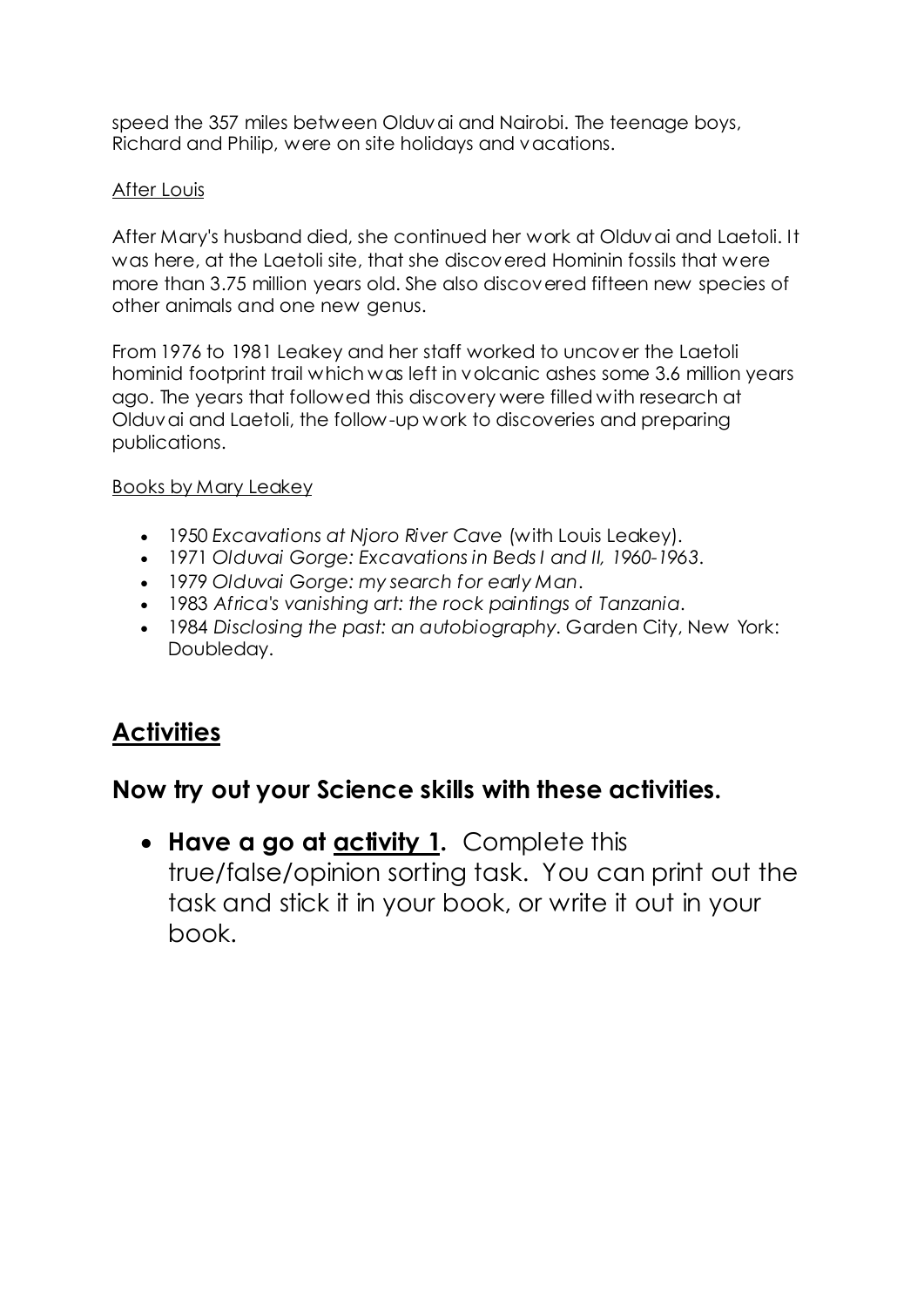

# **Mary Leakey**

To understand the life of Mary Leakey and her work about fossils.

Cut out the statements about Mary Leakey and stick them in the correct column according to whether they are true, false or could be someone's opinion. Write the correct version of each of the false statements under the statement. Add two more true statements about Mary Leakey's life and work.

Challenge: Add your own opinion about Mary's work or life.

| <b>True</b> | False | Opinion |
|-------------|-------|---------|
|             |       |         |
|             |       |         |
|             |       |         |
|             |       |         |
|             |       |         |